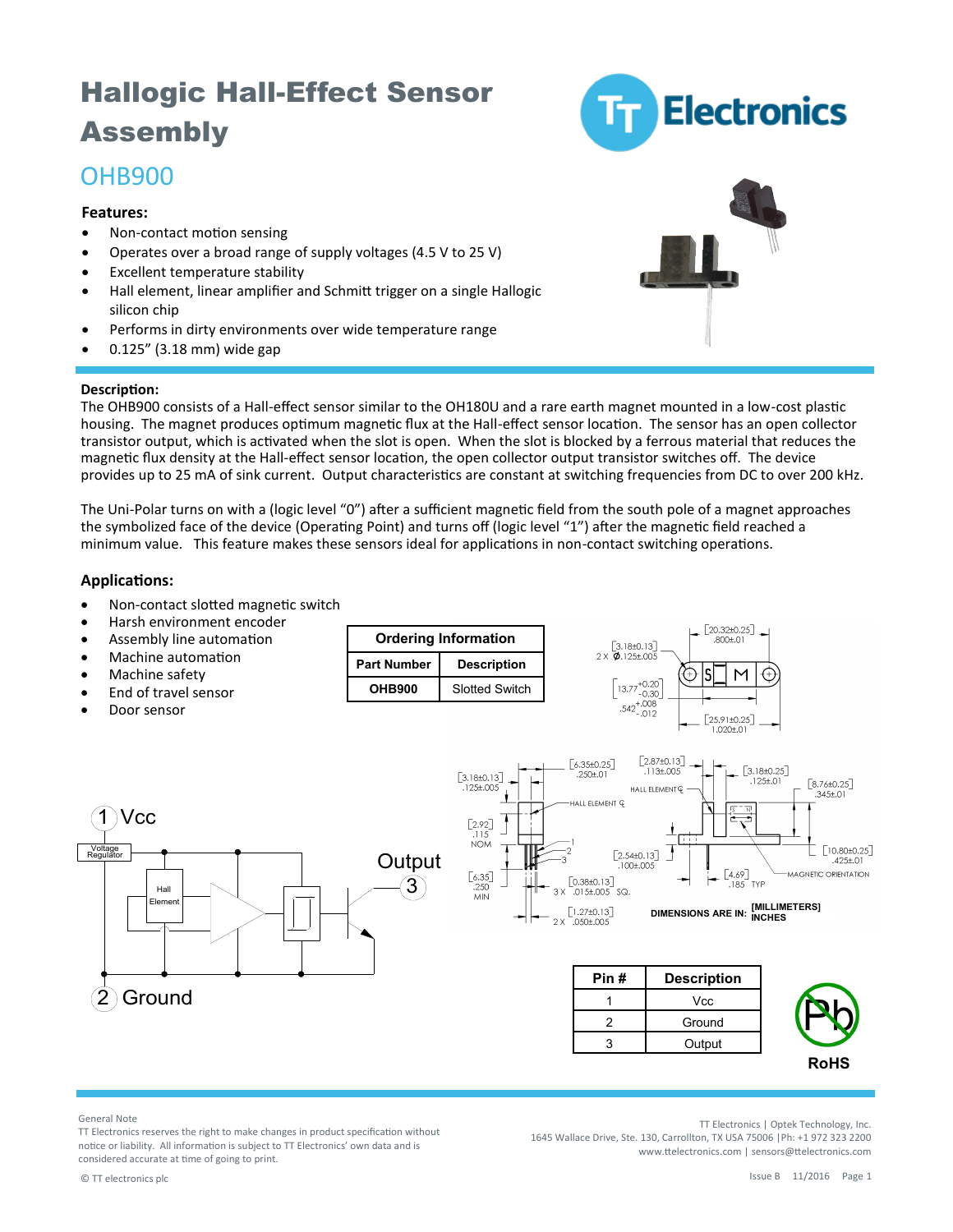

### **Electrical Specifications**

### **Absolute Maximum Ratings** (T<sub>A</sub> = 25° C unless otherwise noted)

| Supply Voltage, V <sub>cc</sub>                                                        | 25 V                                  |
|----------------------------------------------------------------------------------------|---------------------------------------|
| Storage Temperature Range, T <sub>s</sub>                                              | $-50^{\circ}$ C to $+160^{\circ}$ C   |
| Operating Temperature Range, TA                                                        | -40 $^{\circ}$ C to +150 $^{\circ}$ C |
| Lead Soldering Temperature (1/8 in. (3.2 mm) from case for 5 sec. with soldering iron) | $260^\circ$ C                         |
| Output ON Current, ISINK                                                               | 25 mA                                 |
| Output OFF Voltage, V <sub>OUT</sub>                                                   | 25 V                                  |
| Magnetic Flux Density, B                                                               | Unlimited                             |

### **Electrical Characteristics** (T<sub>A</sub> = 25° C unless otherwise noted)

| <b>SYMBOL</b> | <b>PARAMETER</b>                 | <b>MIN</b> | <b>TYP</b> | <b>MAX</b> | <b>UNITS</b> | <b>TEST CONDITIONS</b>                                      |
|---------------|----------------------------------|------------|------------|------------|--------------|-------------------------------------------------------------|
| $I_{\rm CC}$  | <b>Supply Current</b>            | -          | 4          |            | mA           | $V_{\text{CC}}$ = 24 V, Output Off                          |
| $V_{OL}$      | <b>Output Saturation Voltage</b> |            | 100        | 400        | mV           | $V_{\text{CC}}$ = 4.5 V, $I_{\text{OL}}$ = 20 mA, Slot Open |
| <b>I</b> OH   | Output Leakage Current           |            | 0.1        | 10         | uA           | $V = 4.5 V$ , $V_{OUT} = 24 V$ , Slot Blocked               |
| t,            | <b>Output Rise Time</b>          |            | 0.21       |            | μs           | $R_L$ = 820 $\Omega$ , $C_L$ = 20 pF                        |
| t             | <b>Output Fall Time</b>          |            | 0.1        |            | μs           | $R_L$ = 820 $\Omega$ , $C_L$ = 20 pF                        |

Notes:

(1) Slot blocked with a ferrous material to interrupt magnetic flux.

(2) See Hall-effect data sheet OH090 through OHS3100 Series for additional information — for reference only.



|         | Right       | Right        | Left         | Left         |
|---------|-------------|--------------|--------------|--------------|
|         | Operate     | Release      | Release      | Operate      |
|         | Point       | Point        | Point        | Point        |
| Minimum | 0.073"      | 0.045"       | $-0.045"$    | $-0.073"$    |
|         | [1,85mm]    | [1,14mm]     | $[-1, 14mm]$ | $[-1, 85mm]$ |
| Maximum | 0.003"      | $-0.005"$    | 0.005"       | $-0.003"$    |
|         | $[0.08$ mml | $[-0.127mm]$ | [0.127mm]    | $[-0.08$ mml |

**Measurements are referenced to Center Line.**



Vane - Material = 1018 Cold Rolled Steel - 0.03" [0.76mm] Thick  $Location = 0.50" [12.7mm]$  from Bottom of Slot

General Note

TT Electronics reserves the right to make changes in product specification without notice or liability. All information is subject to TT Electronics' own data and is considered accurate at time of going to print.

TT Electronics | Optek Technology, Inc. 1645 Wallace Drive, Ste. 130, Carrollton, TX USA 75006 |Ph: +1 972 323 2200 www.ttelectronics.com | sensors@ttelectronics.com